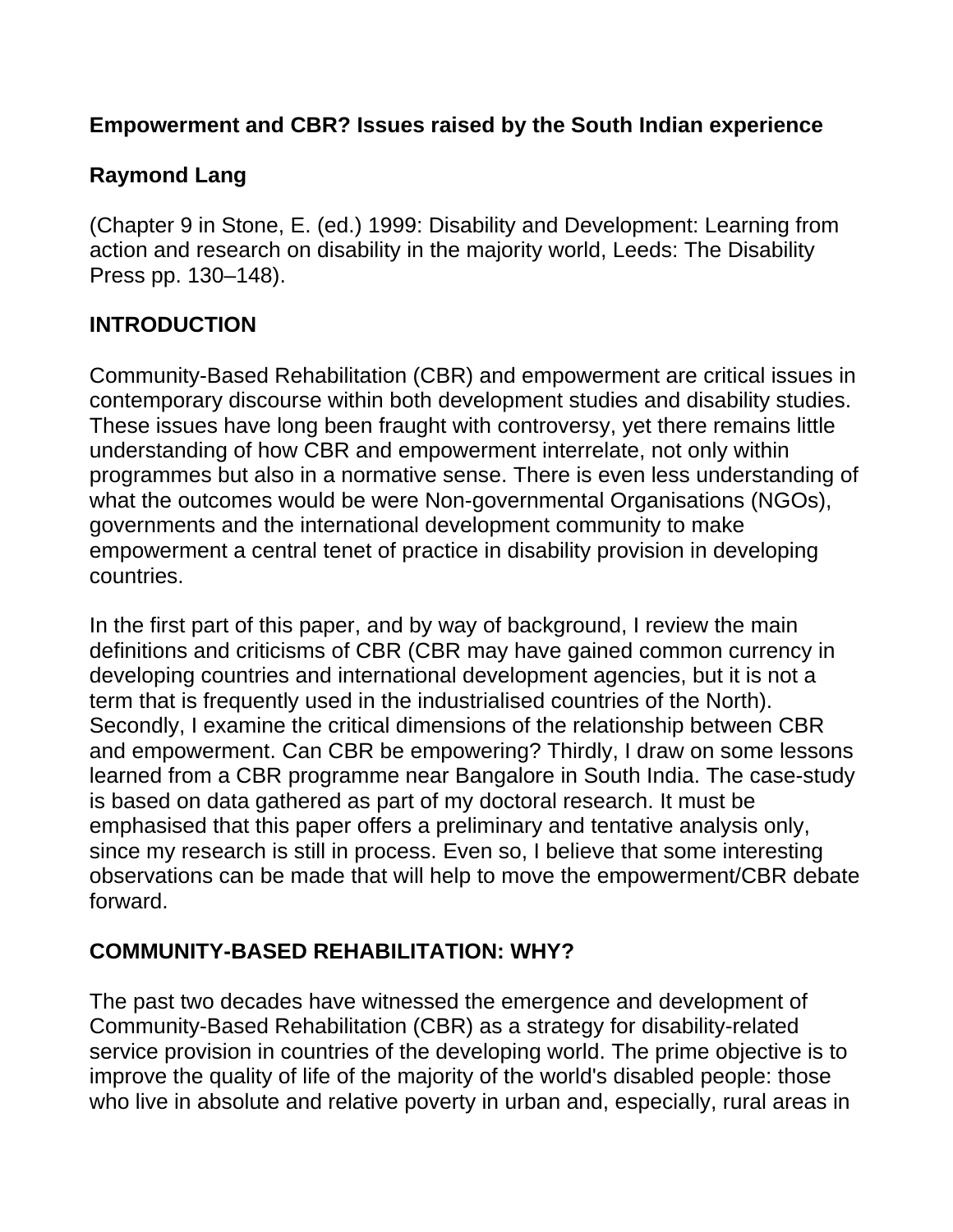developing countries. In effect, CBR was born out of a recognition that unless there was a substantial change in disability service provision in Asia, Africa and Latin America, the vast majority of disabled people would never benefit from any services whatsoever.

The services which did exist tended to emulate western models of healthcare provision: rehabilitation professionals, working in institutions with state-of-the-art medical technology. Services, as in the west, were rooted in a medical model of disability, prioritising diagnosis and therapy interventions. In addition, there was a fundamental mismatch in the allocation of human and financial resources devoted to disability service provision: most people lived in rural areas, yet the vast majority of services were located in large cities, for the benefit of the urban élites. Meanwhile, demand for services was rising.

CBR was held up as the best way forward. CBR would expand disability service provision through establishing working partnerships between local communities, disabled people and their families, governments and rehabilitation professionals. Such partnerships would use local (mostly human) resources to provide basic rehabilitation to a larger number of people than had ever been possible. It was felt to be better to provide basic rehabilitation to the many, than to provide high-tech services to the few.

### **DEFINITIONS OF CBR**

As with many other fields within development work, there is a high degree of definitional controversy and lack of clarity as to what CBR actually is. As Wolffers and Finkenflügel have argued (1993), this may be explained by power conflicts between different interest groups, fostered by competition for financial resources from donor agencies. In order to give a flavour of the range of definitions that exist, a few examples are listed below.

The goal of CBR is to demystify rehabilitation and to give responsibility back to the individual, the family and the community. It draws on existing organisations and infrastructure for the provision of services, by recruiting and training local supervisors from the community...Simple rehabilitation techniques are delegated to auxiliaries and volunteers...CBR attempts to involve the community in the planning, implementation and evaluation of the programme...The intention is that rehabilitation is perceived as an integral part of the community's own development efforts. Only when a community takes responsibility for the integration of its disabled people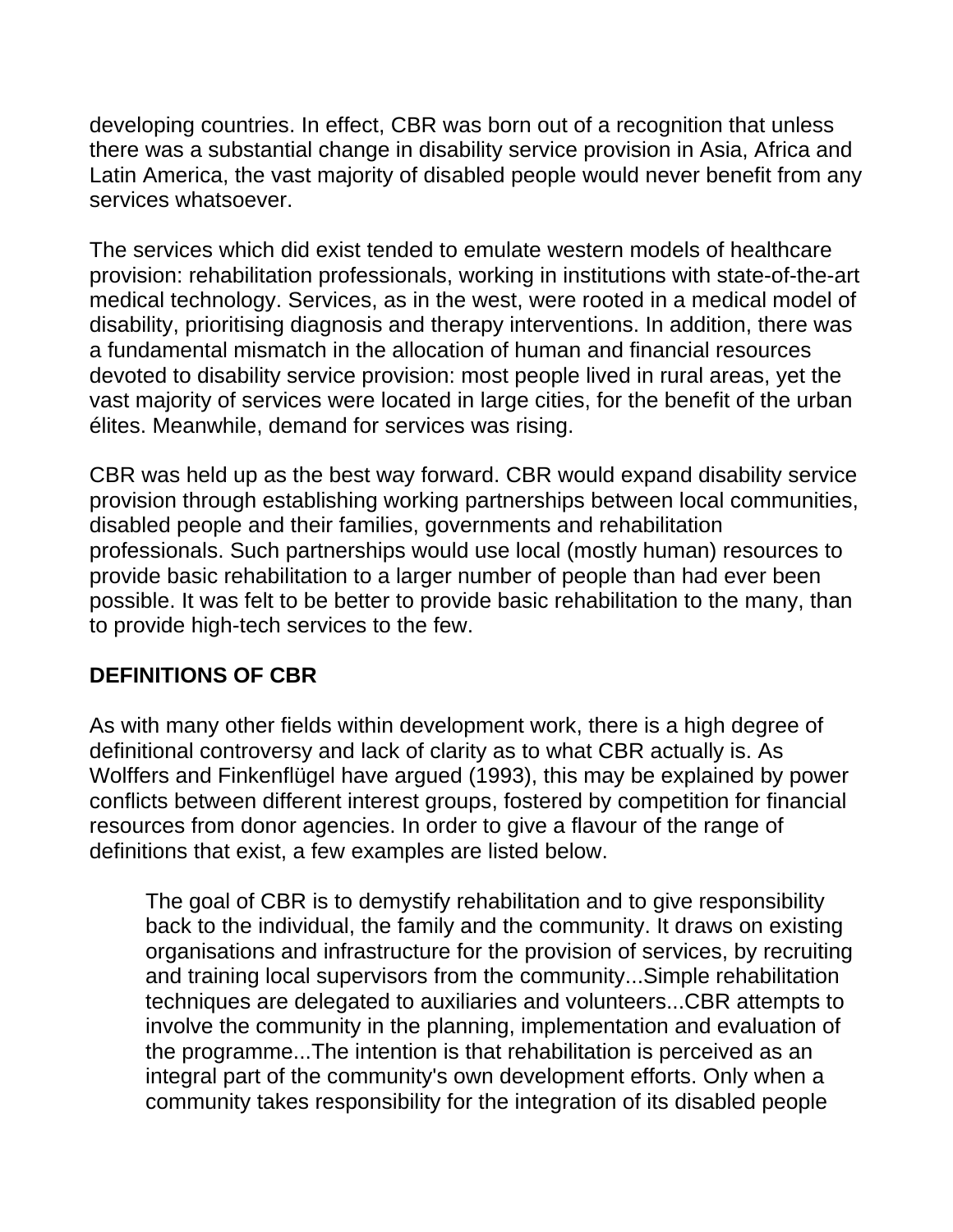can the process be truly called community-based rehabilitation (O'Toole & Maison-Halls 1994, p. 25).

Community-based rehabilitation (CBR) is a response, in both developed and developing countries, to the need for adequate and appropriate rehabilitation services, to be available to a greater proportion of the disabled population. It aims to rehabilitate and train disabled individuals, as well as to find ways to integrate them into the communities. In CBR, the disabled person, the family, the community, and health professionals collaborate to provide services in a non-institutionalised setting, and in an environment or community where services for disabled persons are seriously limited or totally absent. Its essential feature is its focus on partnership and community participation (Peat 1991).

Community-based rehabilitation (CBR) is a strategy for enhancing the quality of life of disabled people by improving service delivery, by providing more equitable opportunities and by promoting and protecting their human rights [...] It calls for the full and co-ordinated involvement of society: community, intermediate and national. It seeks the integration for the interventions of all relevant sectors - educational, health, legislative, social and vocational - and aims at the full representation and empowerment of disabled people. It also aims at promoting such interventions in the general systems of society, as well as adaptations of the physical and psychological environment that will facilitate the social integration and self-actualisation of disabled people (Helander 1993, p. 8).

CBR is a process to bring about a transformation in the community (change in. attitude, knowledge and skills), to enable community members to have a better understanding of disability services (medical, preventive, psychological, economic, socio-cultural, educational, etc.) and to improve the quality of life of persons with disability (Spastics Society of Tamil Nadu 1993, p. 7).

Community-Based Rehabilitation is a strategy within community development for the rehabilitation, equalisation of opportunities and social integration of all people with disabilities. CBR is implemented through the combined efforts of disabled people themselves, their families and the appropriate health, education, vocational and social services (ILO, UNESCO & WHO 1994, p. 1).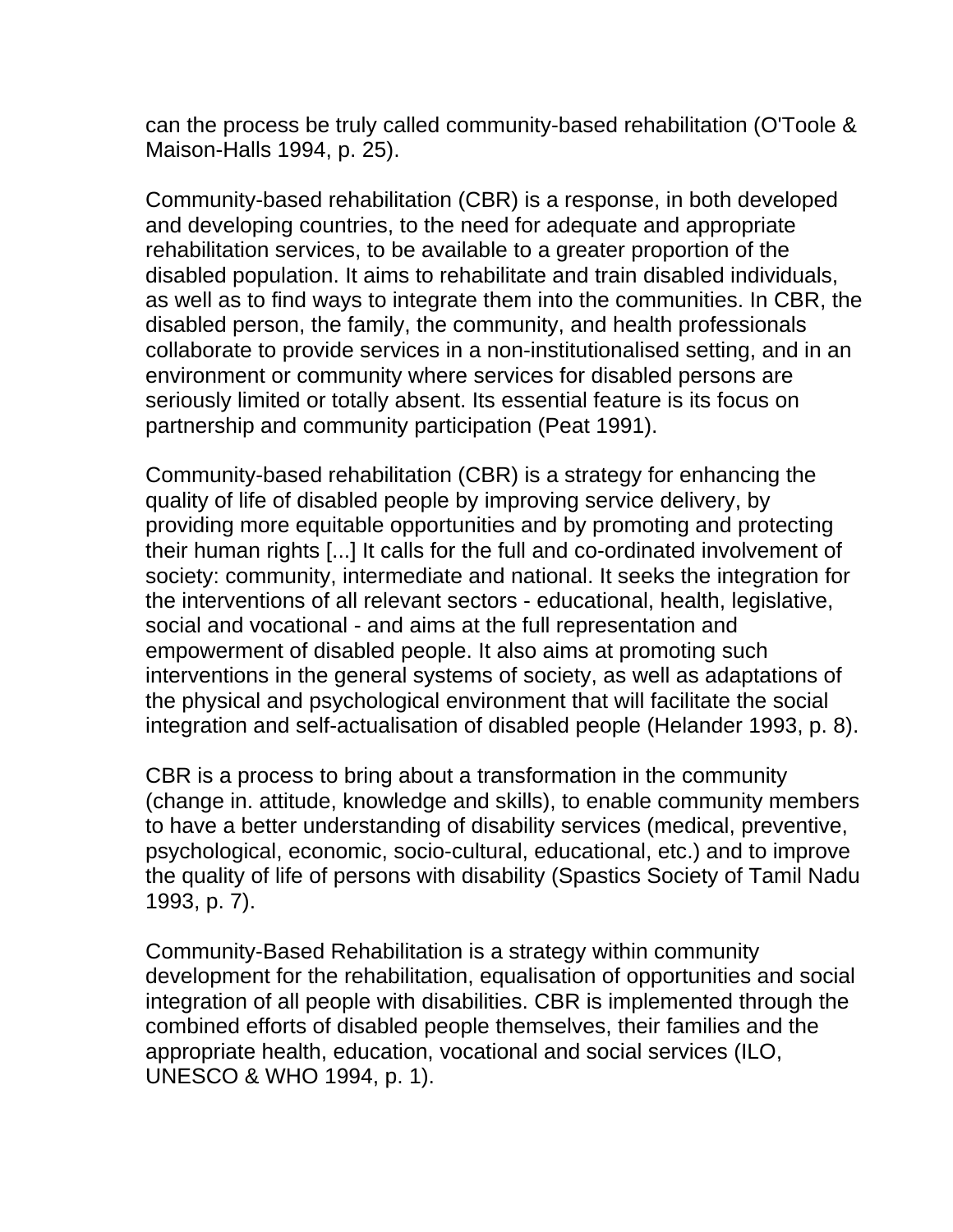As much as the emergence and development of CBR has been characterised by competing definitions, it has also been characterised by strong criticism.

### **CRITIQUES OF THE CBR CONCEPT**

During the last 20 years, the majority of countries in the developing world have established CBR programmes, sometimes using the WHO approach, sometimes developing other versions of CBR. Many with experience of trying to "do" CBR at the grassroots, along with academics and other practitioners, have questioned its philosophy and efficacy. Some of the main criticisms are set out below.

### **CBR hasn't really involved disabled people and local communities**

All the definitions cited above highlight the critical role of the local community, including local disabled people, in CBR. Yet it has to be admitted that many CBR projects have in fact been managed and directed with few real inputs from the community and disabled people. Instead, the pre-existing medical approach has been adapted and applied within community settings. While the rhetoric of CBR promotes community decision-making and a "bottom-up" approach, the reality of CBR is often (although not always) "top-down": rehabilitation professionals are still the decision-makers. In these cases, participation is seen as a long-term goal rather than a prerequisite for disability service provision.

### **CBR tends to be medical and technical, not social and political**

Another key element in many visions of CBR is the understanding that disability is essentially a human rights issue. Yet CBR programmes based on the WHO model (and variations on the same theme) have generally advocated a medical, technocratic approach, and have completely excluded the social and political dimensions of disability. As Wolffers and Finkenflügel argue:

One could summarise the WHO-CBR as dispersing basic rehabilitation techniques to communities and people with disabilities. The model is very much based on improvement of functions such as walking, cooking etc. The rehabilitation worker plans the training and the community facilitates and carries it out. ... Some professionals understand CBR as an outreach system in which they leave their institutions and come near to the community. They have not understood, or have not agreed, that the community's participation and decision-taking are at the heart of the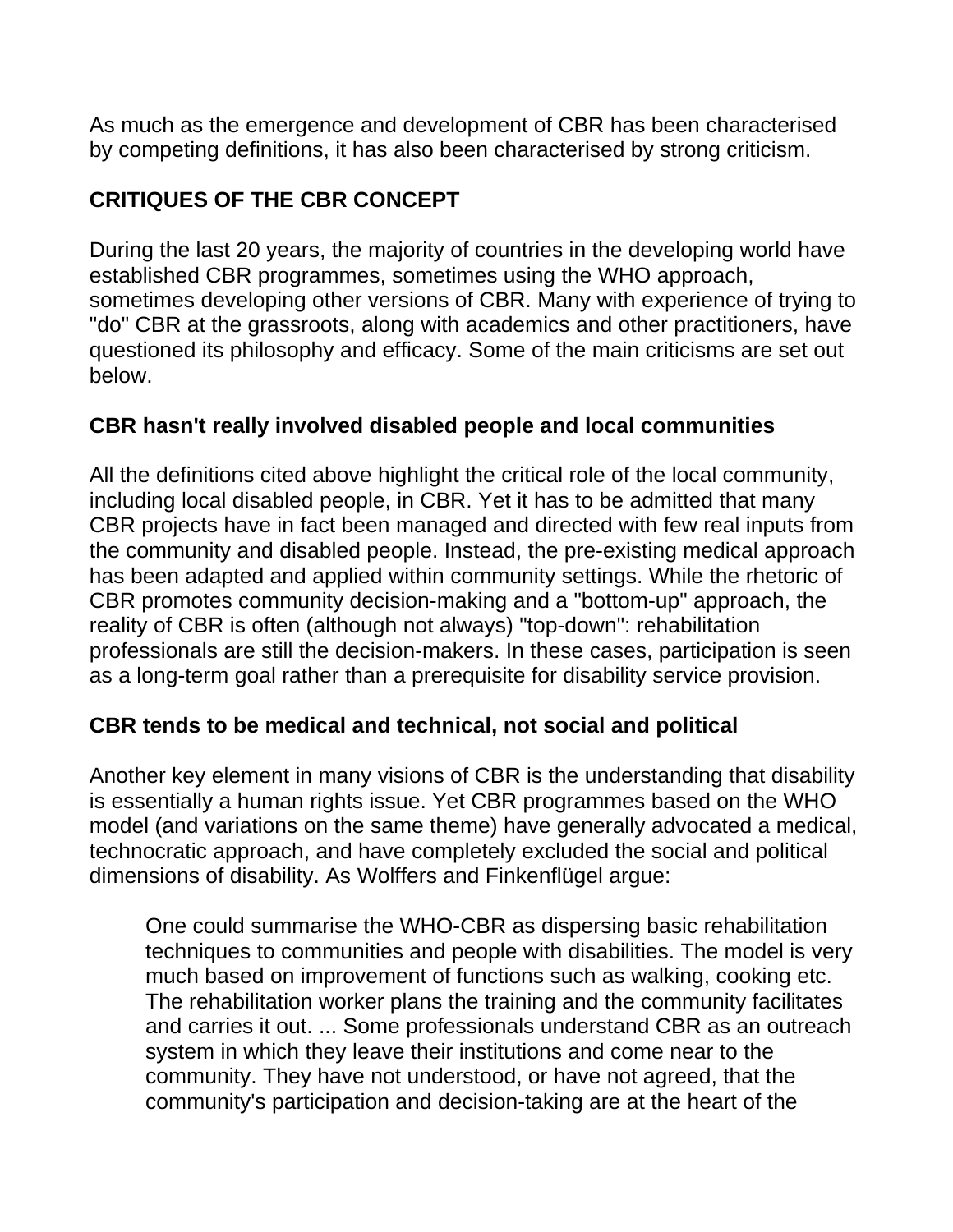concept (Wolffers & Finkenflügel 1993, pp.7, 9).

Or, in Susie Miles's words:

CBR has been packaged and marketed from a western individualistic perspective and there tends to be a strong focus on correcting or minimising the impairments of individual disabled people. Focusing exclusively upon rehabilitation needs of individuals is likely to be counterproductive unless the informal support networks and the basic needs of the whole community are recognised and addressed (Miles 1996, p. 503).

The dominance of a medical focus has been compounded by the WHO's promotion of its training manual, which stressed the technical aspects of delivering rehabilitation (Helander et al 1989). If the manual is used uncritically, local services may develop in a way which ignores the surrounding social, economic and political contexts.

Fortunately, this narrow medical focus is starting to change, and more programmes now encompass employment, education and human rights as well. Even WHO has widened its perspective (ILO, UNESCO, WHO 1993).

### **CBR depends on a simplistic notion of "community"**

CBR advocates have been criticised for an apparent assumption that local communities are benevolent, homogeneous, willing to get involved in meeting the needs of some of the most marginalised members of their community, and have adequate resources to do so. But in many communities in developing countries, people struggle for survival. In addition, negative social attitudes to impairment can act against effective community participation:

The difficulty with the classic CBR approach is that it assumes a rather bland view of community action in which the entire community - family, neighbours, health service, social workers, local authorities, employers, etc. - all play their part in recognising the needs of disabled people (Coleridge 1993).

### **CBR doesn't leave room for appropriate institutional services**

Another criticism of CBR is the stark dichotomy that has been drawn between institutional and community-based services. Miles has highlighted some of the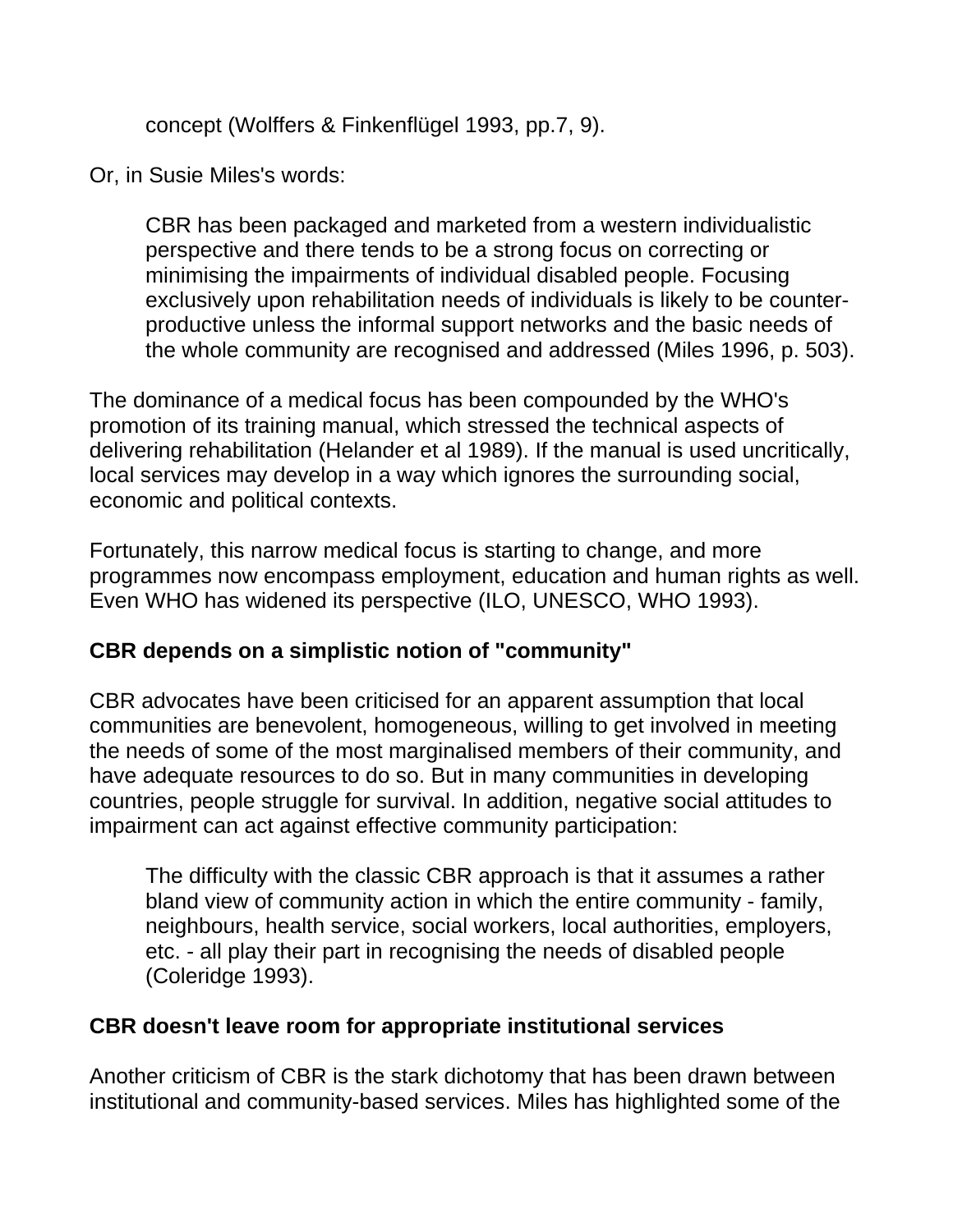positive aspects of rehabilitation located in day-care centres, such as the visibility of the rehabilitation process and the need for respite care for family members (M. Miles 1985).

### **CBR is not a cheap option**

Finally, several commentators have questioned the sustainability of CBR. CBR was conceived as a low-cost strategy, but many have found it to be high-cost. Good services (incorporating good follow-up and the necessary infrastructure in staff and transport) make considerable demands on resources (Finkenflügel 1993). An International Labour Organization review of 10 years experience in CBR revealed that the ILO could not name one programme that had been fully sustainable after external funding had been withdrawn (Momm & König 1989).

# **CAN CBR BECOME A TOOL FOR EMPOWERMENT?**

Notwithstanding the criticisms described above, it is my contention that CBR has the potential to be an important instrument and catalyst for real social change ... change that gives rise to a new "social consciousness" in the community, and that ensures that disabled people attain full citizenship.

Too often the tacit objective of rehabilitation - especially when approached from the top down - is to normalise disabled persons into the existing and discriminatory society. By contrast, the goal of the alternative, bottom-up approach is to empower disabled persons to join into an organised struggle of all disadvantaged and marginalised groups, to change our present society into one that is fairer, more truly democratic and more accepting of human differences (Werner 1995, pp. 24-25).

If this is to happen, there must be a quantum shift in how CBR is perceived and, crucially, in the roles of all professionals involved.

David Werner, a disabled activist who has spearheaded the establishment of community-based disability services that are run and managed by disabled people in Mexico, has outlined several key factors which can help make empowerment a reality in CBR (Werner 1995, pp. 26-27):

- CBR should be "based, planned, and managed within the community itself";
- CBR requires setting the "skills pyramid ... on its side so that disabled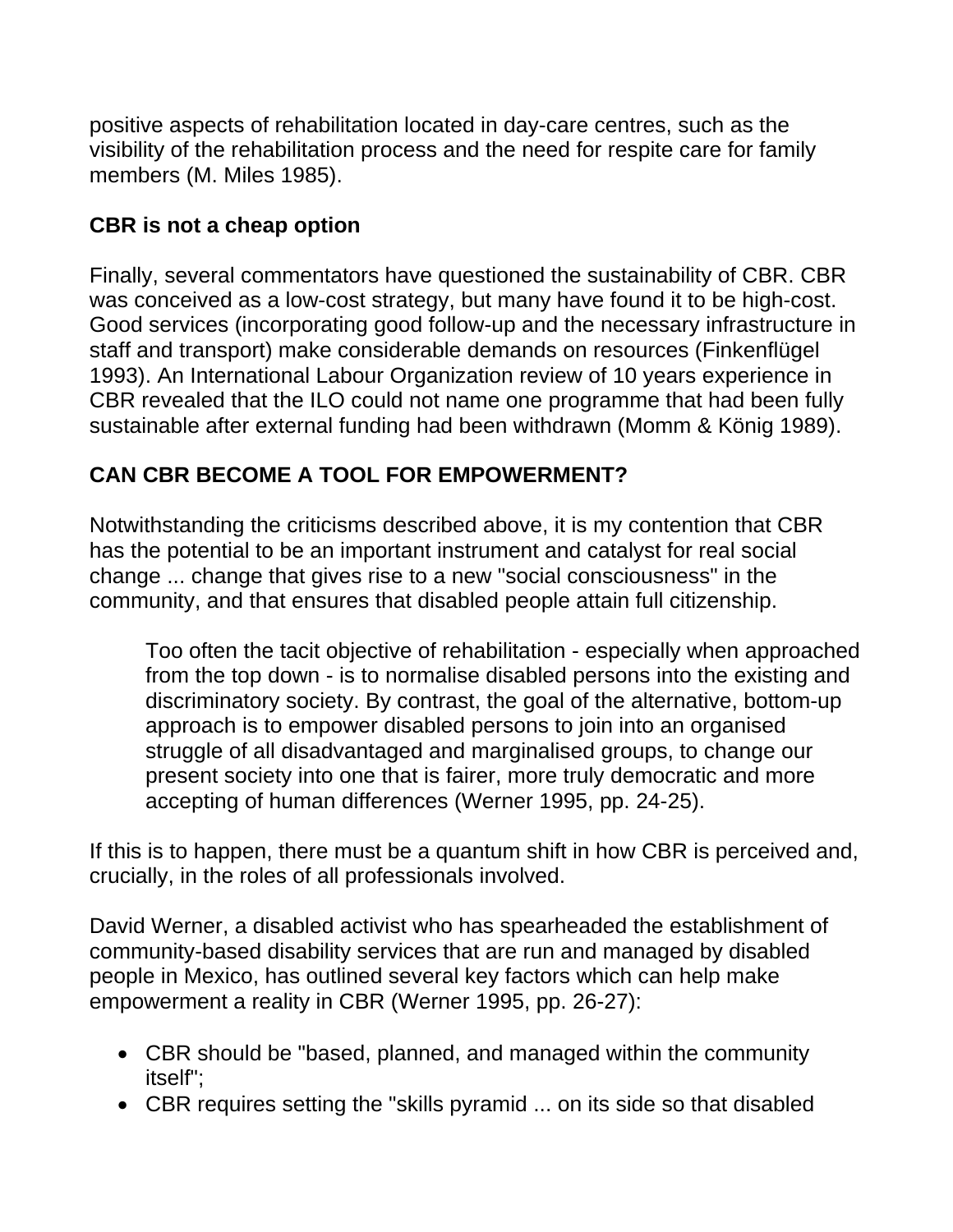persons and family members become front-line workers...mid-level rehabilitation workers become facilitators and back-up persons rather than 'supervisors'...rehabilitation professionals are on tap but not on top";

• Rehabilitation (and other) professionals need to "involve their disabled partners...in defining and resolving their needs"; and "encourage their participation and leadership in the planning, administration, delivery and evaluation of rehabilitation services" (Werner 1995, pp. 26-27).

CBR should be redefined to encompass "community development". CBR workers and health-care professionals should become enablers and facilitators facilitating effective community participation by disabled people, their families and others. They should engage in genuine dialogue with disabled people and the community, to establish what their needs and aspirations are, and to support disabled people in the achievement of their aims. This way of working would have revolutionary implications for the structure and management of community disability services throughout the developing world, because it would completely transform the notion of "professionalism" within health-care management.

Historically, the culture of professionalism (especially in medical fields) has been based upon the acquisition and application of "expert knowledge" gained through formal training. This model places a high premium upon solving problems through the correct application of pre-determined rules governed by the scientific method. Such a model leaves little room for alternative methods of achieving specified aims; and seldom recognises that selection of solutions is socially determined. All of this reinforces hierarchical forms of decision-making and acts against the effective involvement of disabled people and their families in programmes such as CBR. Yet, as has already been stated several times, effective community participation (and thereby the empowerment of disabled people) will only be realised when disabled people become aware of their abilities to achieve within the social contexts of their local communities. The next question is: how? How can professionals promote empowerment within CBR?

### **CBR & EMPOWERMENT: LEARNING FROM PAULO FREIRE**

Practitioners within CBR programmes, wishing to pursue policy and practice that genuinely empower disabled people may benefit from considering the work of the Brazilian educationist, Paulo Freire (see Freire 1970).

Freire maintained that social transformation and the liberation of oppressed,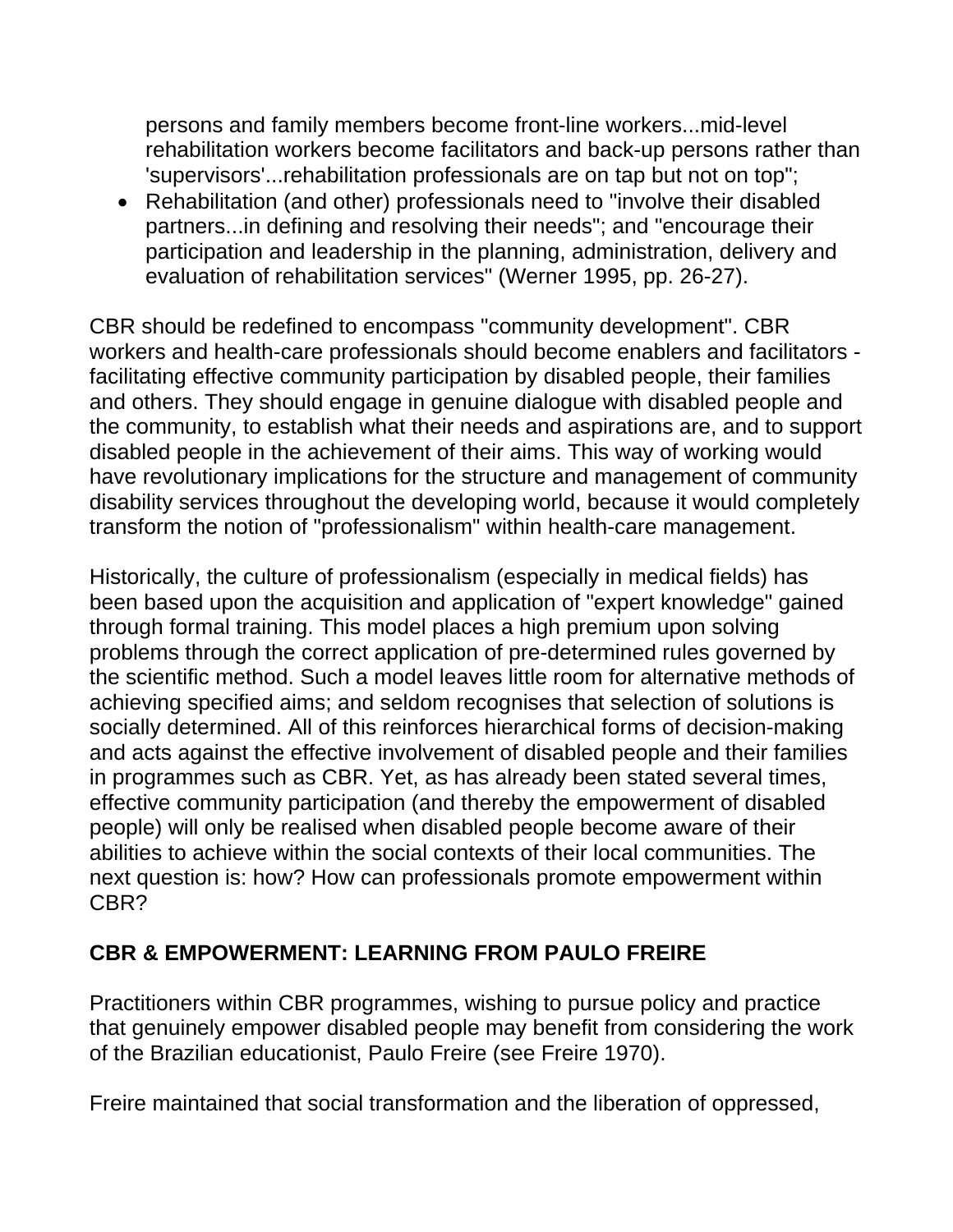marginalised groups in any society can only be realised when such groups come together to reflect on their situation (past and present) and collectively plan for change. This process can take place irrespective of the degree of oppression experienced, as long as an effective learning environment exists.

What makes an effective learning environment? The answer is "praxis". Here, it is helpful to distinguish between practice and praxis. Practice is about what people do. Praxis is the dynamic interaction between theory and practice, between knowledge and action, between reflection and doing. And reflection is as vital as action:

Only by starting with the issues on which the community have strong feelings - hope, fear, worry, anger, joy, sorrow - and bringing these to the surface, will we break through the deadening sense of apathy and powerlessness which paralyses the poor [and disabled people] in many places (Hope & Timmell 1993, p. 17).

There are two prerequisites for grassroots social transformation. First, liberation (empowerment) can only be achieved through a collective (group) process, since: "Liberation is a social act" (Freire & Shor 1987, p. 109). It requires collective understanding of shared interests and the collective identification of a strategy for social change, realised through collective means. Furthermore, empowerment cannot be given to an oppressed group.

Secondly, the role of the facilitator (be s/he a disability activist, a rehabilitation professional, a CBR worker, a grassroots development worker, a social researcher, etc.) is radically different from other professional roles. The facilitator (Freire uses the terms "revolutionary educator" or "teacher-student") is a co-learner:

In problem-posing education, people develop their power to perceive critically the way they exist in the world with which and in which they find themselves; they come to see the world not as a static reality, but as a reality in process, in transformation...Hence, the teacher-student and the student-teachers reflect simultaneously on themselves and then on themselves and the world without dichotomizing the reflection from action, and thus establish an authentic form of thought and action (Freire 1970, p. 64).

In CBR terms, disabled people, the local community and CBR professionals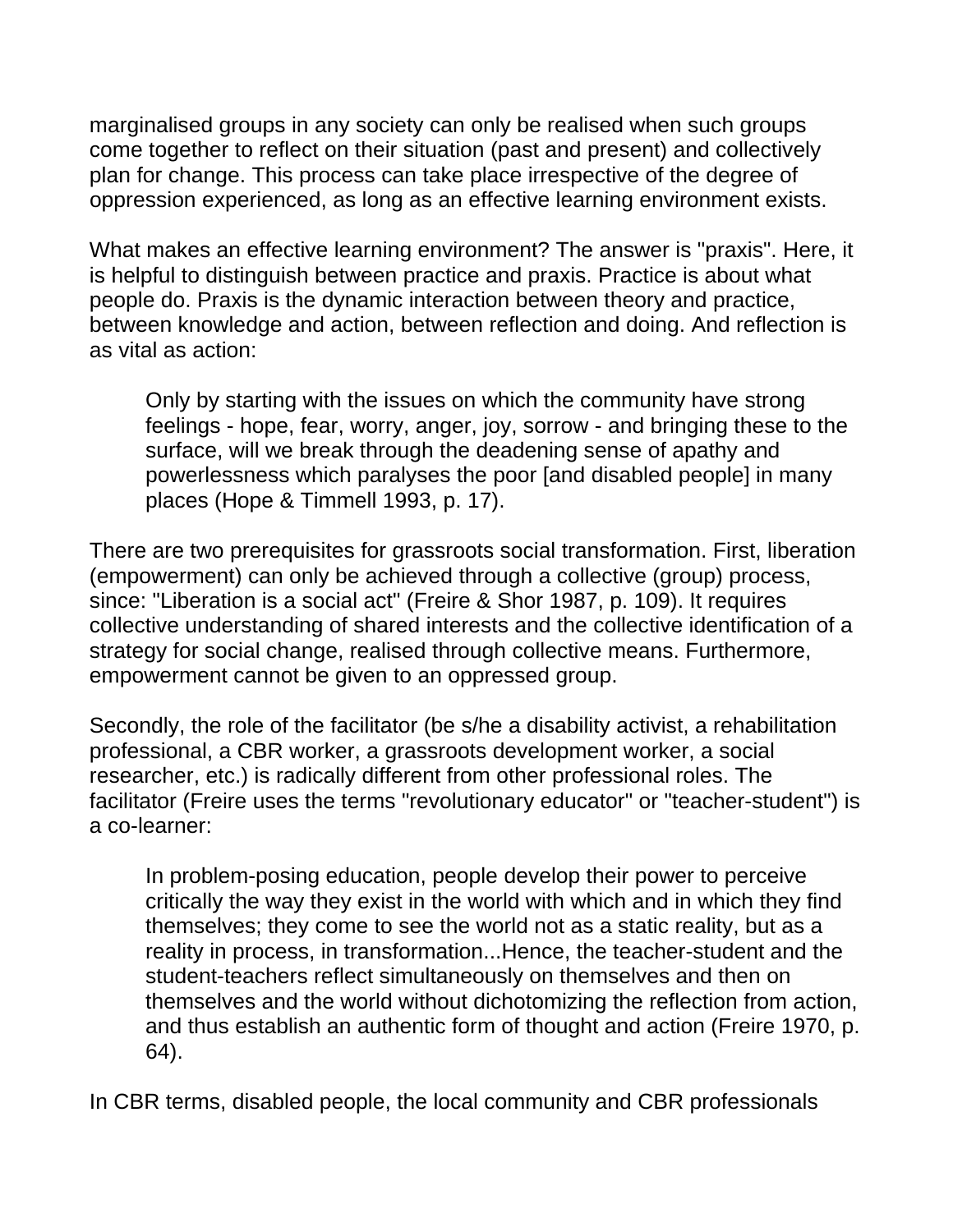would interact with each other. Through this interaction, the potential of disabled people becomes more fully recognised by themselves and their community. Thereby disabled people are enabled to empower themselves, secure their human rights, and make the decisions that directly affect their lives.

In current CBR practice, there are already some examples of this process underway. One important mechanism is the promotion of genuine partnerships between CBR programmes and disabled people's organisations. This strategy has been used in southern Africa by Save the Children (UK).

Susie Miles (1996) has described how, when disabled adults and parents have been centrally involved in the design and development of CBR, the programme priorities have shifted from medical rehabilitation to education, employment and poverty alleviation. Thereby, CBR programmes have become more consumerfocused, while disability has become recognised as a development issue, not a medical or technical individual problem. Miles goes on to make the powerful argument that:

community-based rehabilitation is in danger of repeating the mistakes of institutional-based rehabilitation (IBR) if it does not enter into genuine consultation with disabled people's organisations (Miles 1996, p. 501).

Changing the process and management of CBR programmes along the lines suggested by David Werner, Paulo Freire and Susie Miles - which are clearly in keeping with a social model of disability (Oliver 1990) - could potentially improve the quality, and equality, of life of disabled people in developing countries significantly. Such changes would also entail the redefinition of indicators of "good CBR" from an empowerment perspective:

The long-term value of any rehabilitation or development effort must be evaluated in terms of how much it empowers marginalised groups and moves us towards fairer, more fully democratic structures (Werner 1995, pp. 24-25).

### **A CASE STUDY FROM INDIA: SOURABHA CBR PROJECT, KANAKPURA**

The previous section proposed a process for change for CBR's future development. But how feasible is that process in terms of its operationalisation?

One of the CBR projects I have linked with in the course of my fieldwork has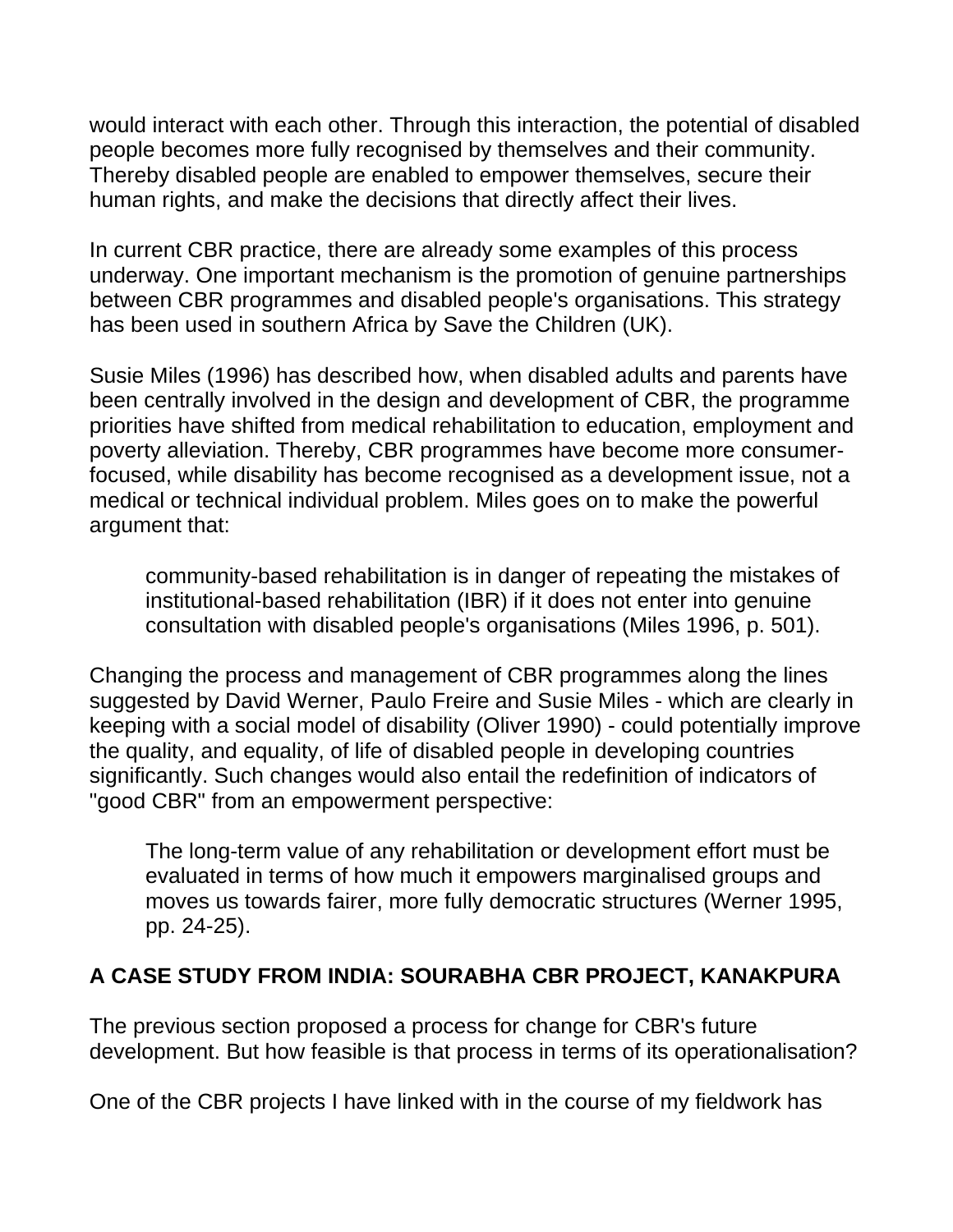been attempting to undertake that crucial transition from a service-providing organisation dominated by a medical approach, to an organisation which acts as facilitator first, provider second. In this section, then, I outline the progress that has been made to date, indicating where there appear to be difficulties. Again, it must be emphasised that data analysis is still in its early stages.

### **BACKGROUND TO THE SOURABHA CBR PROJECT**

The Sourabha CBR Project is managed and run by the Shree Ramana Maharishi Academy for the Blind in Bangalore. "Sourabha" is derived from the ancient Sanskrit word for "fragrance", since fragrance brings pleasure to all without discrimination. The project is located in Kanakpura, a medium-sized town some 54 kilometres south of Bangalore, in the largest taluk (or district) in the State of Karnataka. At the end of 1997, the project was providing services to approximately 1,700 disabled people in 147 villages (total population of 154,000).

The project started in July 1990 with funding from ActionAid (India) for 10 years. Initially, emphasis was placed upon providing services in the areas of health and medical rehabilitation, nutrition and awareness raising. However, two years after the project first started, education, vocational training and income generation programmes were also added.

In 1993, the Disability Division of ActionAid (India) conducted a mid-term evaluation. The findings showed that services were mostly provided in a very "top-down" manner. Rehabilitation professionals provided services that they thought met the needs of disabled people, without consulting local people themselves. As a result, local people were recipients not participants and contributors in the programmes (AAIDD 1997). In the light of these criticisms, and spurred on by prospect of complete financial withdrawal by ActionAid (India) in 2002, the project managers worked with ActionAid (India) to redraft the programme priorities and devise a strategy that would work towards project management and implementation by disabled people and the local community, supported by a much reduced team equipped to provide technical assistance.

The emphasis of the project shifted from being exclusively concerned with service provision to prioritising community development. It was hoped that these organisational changes would transform the role of disabled people from being passive recipients of services to "active stakeholders in most of its programmes" (AAIDD 1997, p. 9), as the revised aims and objectives illustrate.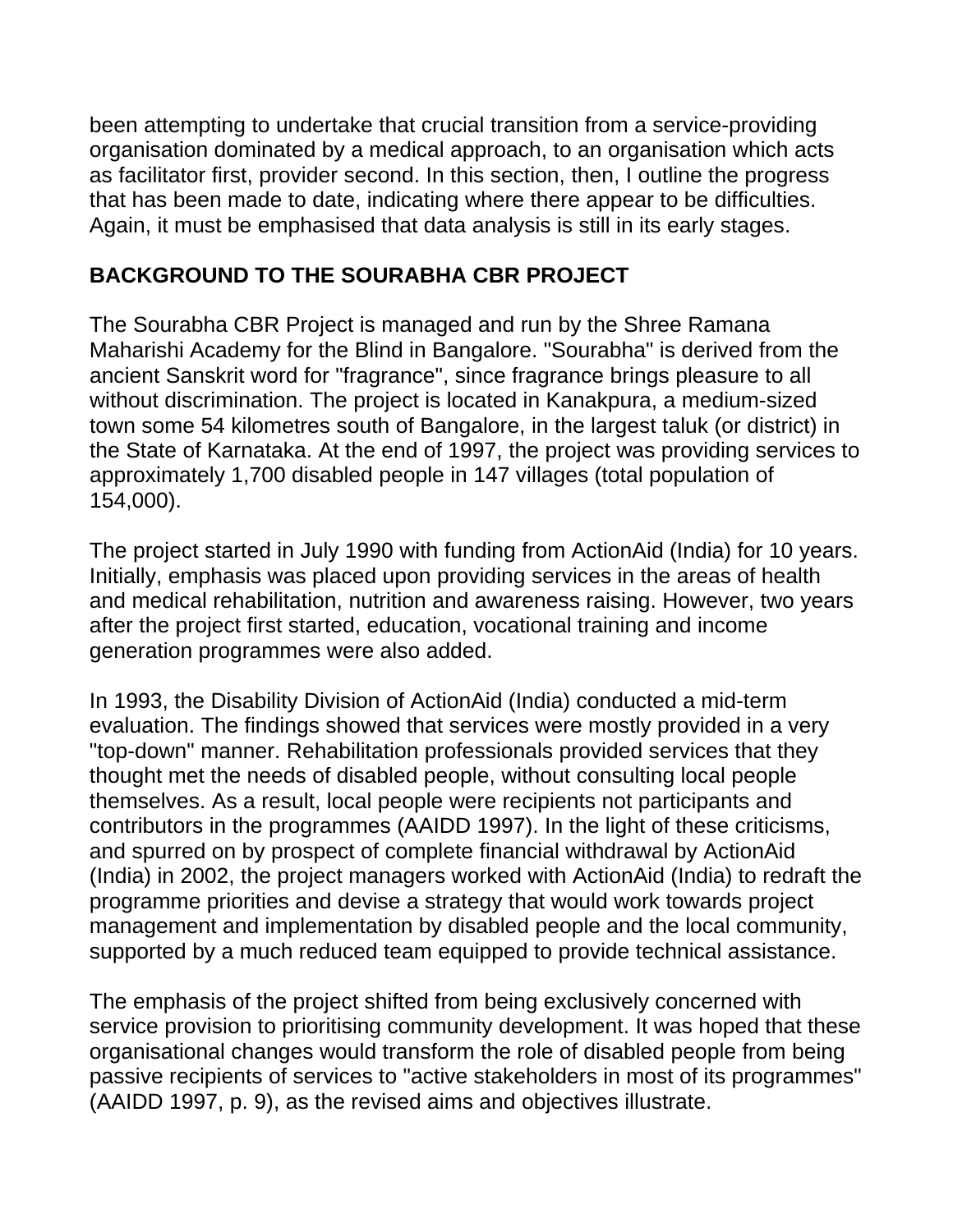#### *Revised Aim*

To empower persons with disabilities, enhance their quality of life, and integrate them into the societal mainstream.

#### *Revised Objectives*

To provide comprehensive medical, education and vocational rehabilitation services to 950 persons with a disability in the age group 0- 50 years in 147 villages covering a radius of 40 kilometres, from the project office in Kanakpura.

To sustain CBR programmes in 5 hoblies in Kanakpura District by 2002 A.D. through formation and strengthening of local groups, providing training and sensitisation to local groups in disability rehabilitation, management and networking.

To generate income through income generation activities and raise funds from local and external sources for sustainability of CBR programmes in the community (AAIDD 1997, p. 7)

The aim of the project is "to empower persons with disabilities". This, however, is not possible from a Freirean perspective nor according to many disabled people and their organisations (see Campbell & Oliver 1996), on the basis that people can only empower themselves.

Sourabha's management team, in collaboration with ActionAid (India) and after an extended three-year period of consultation with the community, have now established a three-tiered hierarchy of self-supporting groups, predominantly made up of disabled people and their families, who will ultimately run the CBR project. These groups are: the Amarjyothi Disabled Persons' Association, the Hobli Rehabilitation Committees, and the Self-Help Groups (these are detailed below). A community organisation sector has also been established to spearhead this initiative. In addition to the three groups described above, the Sourabha management team has been making concerted efforts to make links within the local community. For example, representations have been made to the Lions and Rotary Clubs in Kanakpura, to local government departments and local youth clubs.

Amarjyothi Disabled Persons' Association (ADPA) is charged with overall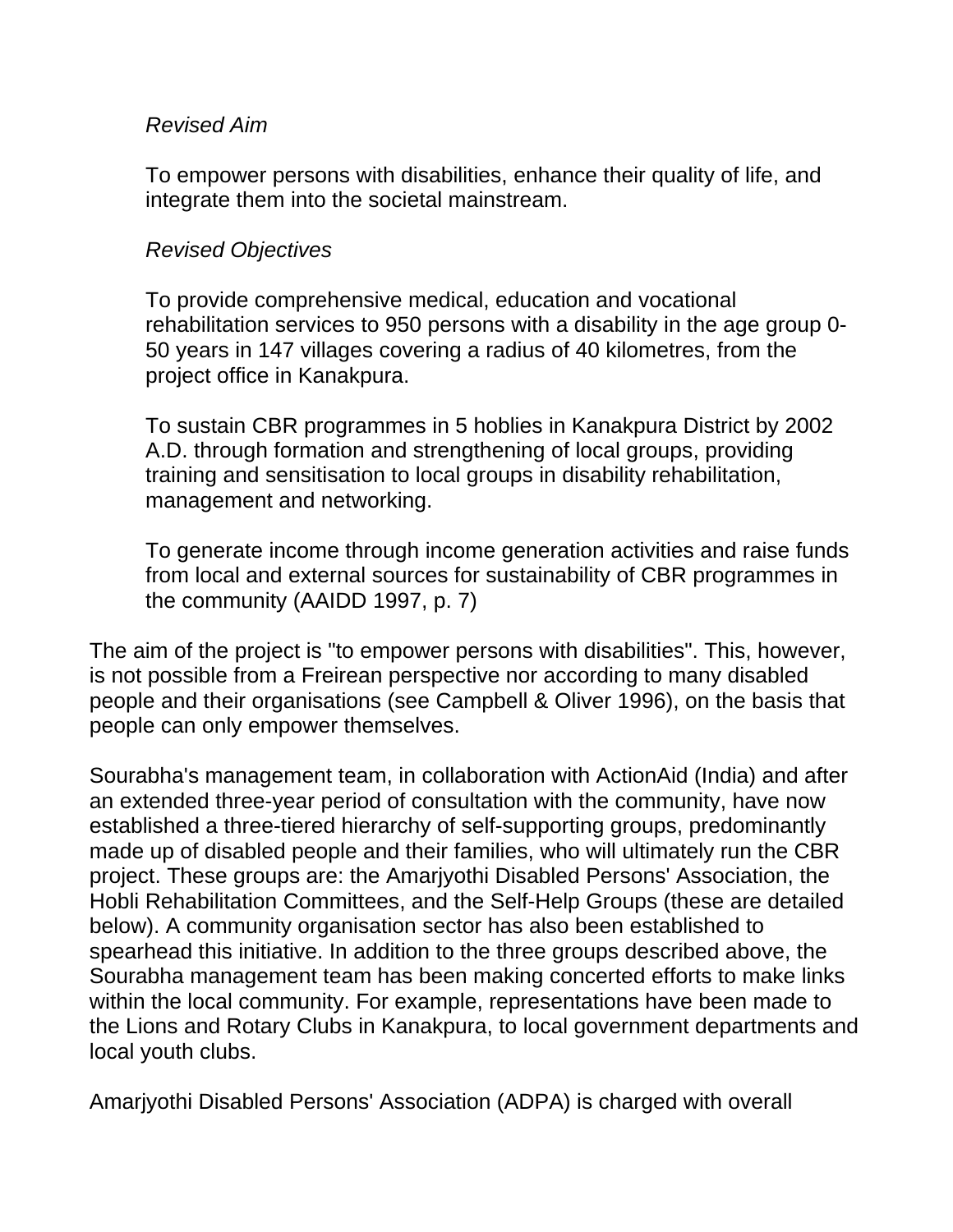responsibility and project management (including planning, monitoring, resource mobilisation, networking and evaluation). It is envisaged that this group will ultimately take over the role currently played by the management team of Sourabha. ADPA also acts as a pressure group at the taluk (district) level, to influence policy on disability and rehabilitation services. ADPA's membership is elected by the Hobli Rehabilitation Committees and the Self-Help Groups.

There are five Hobli Rehabilitation Committees (HRCs) - a "hobli" is a group of villages. The HRCs are envisaged to comprise an informal group of key players/resource persons within the community who can develop the local CBR project. HRC members might be elected representatives of local panchayats (local councils), the medical officer of the local primary health-care centre, the headteacher of the local school, village leaders, and members of the Self Help Groups. HRCs co-ordinate the activities of the CBR programme, thereby taking on the responsibilities currently performed by Sourabha's CBR Sector Coordinators (e.g. networking, resource mobilisation, prevention and awareness programmes, supporting ADPA and the Self-Help Groups).

It is also planned to set up a Self-Help Group for every cluster of 20 villages involved in the CBR project. Ten groups have been established so far. The group are conceived as the first step in preparing disabled people to become actively involved in the management and running of the CBR programme, with the objective of securing long-term sustainability at the grassroots. Ideally, the groups will be entirely made up of local disabled people, but in cases where the disabled person is a child, or where disability is severe, then a family member may represent the interests of that individual. The Self-Help Groups will identify the rehabilitation and other needs of disabled people living within their vicinity, taking on the role previously done by the CBR worker. Each group democratically elects four office bearers (President, Secretary, Treasurer and Convener) who are then appointed as representatives on ADPA and the Tuluk Rehabilitation Committees. Each member of the Self-Help Group pays a monthly subscription fee, which is then put into a revolving loan-fund for rehabilitation. Loans are repaid on an agreed basis with a 1-3% monthly interest rate.

Financial resources have been injected by ActionAid (India) to sustain the Self-Help Groups during the initial start up phase. However, it is envisaged that the entire structure will be self-sustained by 2002, when ActionAid (India) and the Sourabha management plan to withdraw. Even after withdrawal, it is expected that a small technical team will remain to give expert advice ("on tap, not on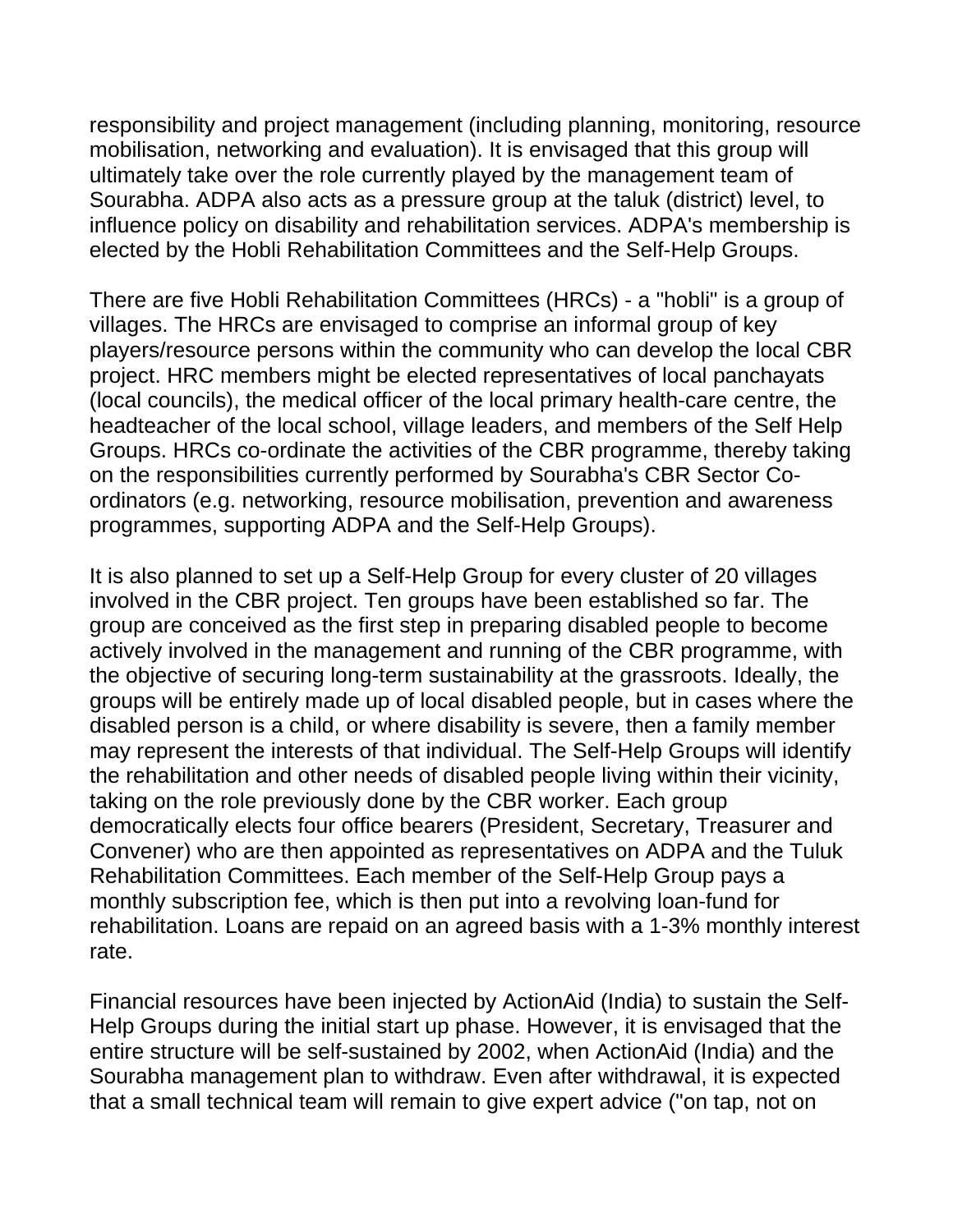top") and support to ADPA to maintain the quality of services provided. The staff and running costs will, it is hoped, be met from the profits of income generation programmes.

# **SOURABHA: EMERGING ISSUES**

In 1997 (March/April, and again in November), I conducted interviews with the officers of the Sourabha project teams as well as disabled people involved in the programme (some as staff, some as beneficiaries also). What follows is based on preliminary analysis of these interviews and personal observations. Most of the interviews took place approximately one year after the introduction of the new structure.

One intuitively feels uneasy when CBR programme managers suddenly start making pronouncements about the active involvement of disabled people in managing and running a project. One is left with the suspicion that the real driving force behind the Sourabha project's structural reorganisation is the need to ensure financial sustainability after 2002, when ActionAid (India) withdraws its financial support. Even if this is not so, it is important to question the many assumptions that underpin the planned involvement of disabled people.

Sourabha's revised plan assumes that, given the correct dosage of training from Sourabha staff, local disabled people will have the skills, capacity and inclination to manage and implement the CBR programme. Yet interviews revealed that many disabled adults had experienced a high degree of negative social attitudes from other community members, and so had very low expectations of their own capabilities. Many local disabled people expressed resignation to their own "fate" and that their needs would always be met through charity. Evidence also suggests that even the training provided to those disabled people in Self-Help Groups has been handled in a very "top-down" manner. Sourabha's Community Sector Co-ordinator, who is blind, stated in an interview that skills training involves himself telling trainees what their needs and priorities should be.

Other worrying signs emerged from focus-group interviews with Self-Help Groups. Even though these groups had been established for over one year, meeting fortnightly, disabled people were still unclear as to their role. It became clear that these groups mostly discussed how to get their own disability pensions and allowances. There was little comprehension of how they might develop into the front-line CBR workers envisaged by the Sourabha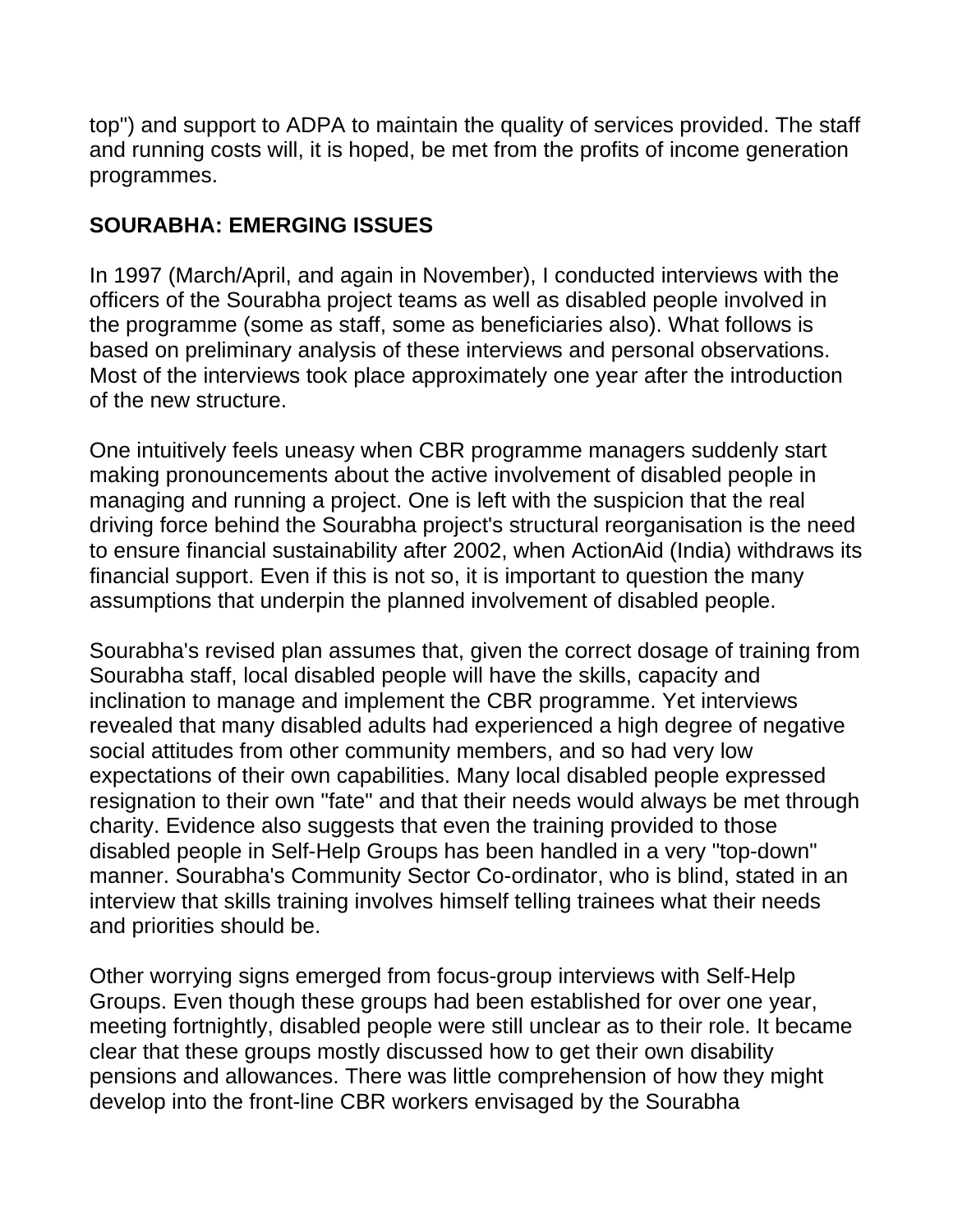management team. This was the case despite the fact that existing CBR workers attended every meeting.

A further area for concern is Sourabha's apparently over-optimistic view of the role that can be played by the community - especially local government officials - in providing community-based disability services. Indeed, one of the strongest messages to come out of focus-group interviews with disabled people was that corruption was rife among officials in the local panchayats. Instances were cited where disabled people had to bribe officials to receive their disability pension or allowance.

The Sourabha CBR programme is evidence that the operationalisation of empowerment in CBR is fraught with difficulties. This is perhaps to be expected. Several writers (Long & Long 1992, Hammersley 1995) have questioned how far the translation of theory into practice is possible in relation to social and economic policy. Also, the process of change is inherently political and will have a differential impact on different "stakeholders" who have different interests and agendas.

Recognising the politics of CBR is vital. For example, claims may be made about the advantages of a project which solely serve to buttress the position of a particular stakeholder. Is the clamour for grassroots involvement of disabled people in CBR always an accurate reflection of grassroots demands? Or might it sometimes be led by those, such as local officials and NGOs, who seek to pass the financial buck to local people in the name of long-term sustainability?

In summary, it seems that Sourabha has restructured the project in name only, and based the restructuring on an ill-conceived and limited understanding of the processes of social change and empowerment, and the nature of genuine partnership and involvement. There are few signs that the consultation process initiated by Sourabha has been effective in ascertaining the needs, aspirations of disabled people within the community. There is little evidence that local disabled people have felt supported to empower themselves (or even see selfempowerment as an objective) through the CBR programme.

### **ADDITIONAL BARRIERS TO EMPOWERMENT THROUGH CBR**

Within the wider context of India, other barriers can also be identified which work against the genuine involvement of local disabled people and their organisations in development projects like the Sourabha CBR programme.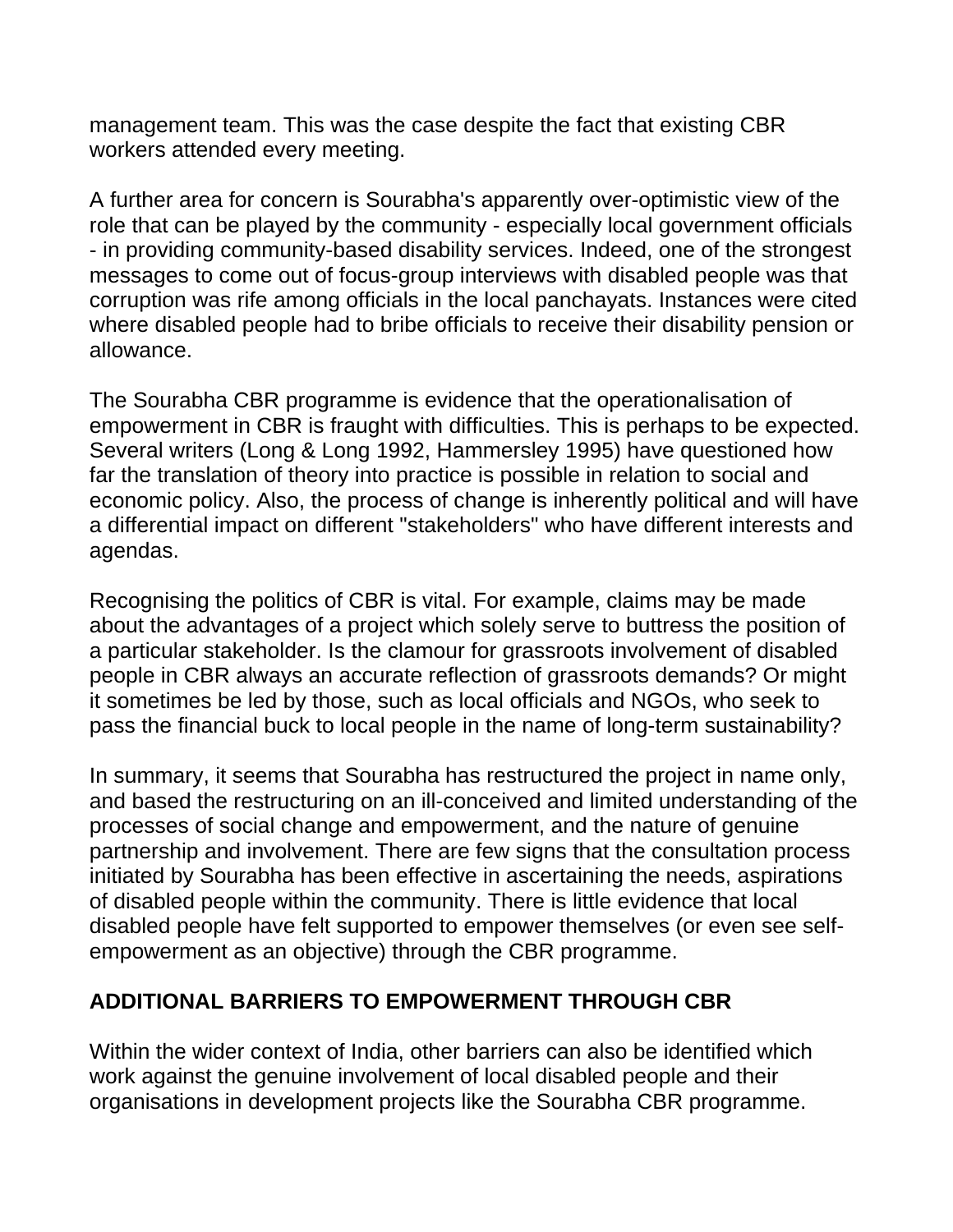First, legislation has been passed by the Government of India which has been criticised by some local NGOs as stultifying a developmental approach to disability and rehabilitation. The Rehabilitation Council of India Act (1992) established a statutory body, the Rehabilitation Council of India (RCI), to monitor the training and activities of those working in the field. So, all rehabilitation training courses now have to be certified by the RCI. Yet this goes against the principle of building and using local (rather than outside and expert) resources. The Act also discourages a holistic approach and a focus on basic rehabilitation carried out by family members or workers without formal medical expertise. In setting the agenda for rehabilitation services, the Act works against disabled people defining their own needs. Instead, it promotes the continuation of medically-orientated rehabilitation services which exclude disabled people from decision-making and stifle local community initiative.

Secondly, until recently there has been no cross-disability organisation of disabled people in India. Disabled Peoples' International have now established an Indian chapter, but this is still in an embryonic stage of development. Historically, organisations of disabled people have existed, but these have been for single-disability groups, such as blind people, and deaf people. The Asia-Pacific Regional Seminar of Disabled Peoples' International, held in New Delhi in January 1997, advocated that all CBR programmes should be managed by disabled people. However, in the short to medium-term, this is unlikely to happen ... unless and until the capacity of the disability movement in India is strengthened. This clearly highlights the need for local and international NGOs and donor agencies to fund the development of organisations of disabled people (Miles 1996).

Finally, evidence gathered from interviews for this research indicate that many disabled people within South India have been so disempowered and socially excluded that it will take a very long time indeed, perhaps another generation, for significant numbers of disabled people to acquire the skills and confidence to become competent managers of CBR programmes. Where disabled people have these skills, there is no guarantee that they will want to get involved in CBR. Interestingly, ActionAid (India) has also voiced concern about making "unrealistic expectations" of disabled people, their families and communities (AAIDD 1997, p. 8).

For the time being, then, the best strategy might well lie in the establishment of more linkages and partnerships between fledgling disabled people's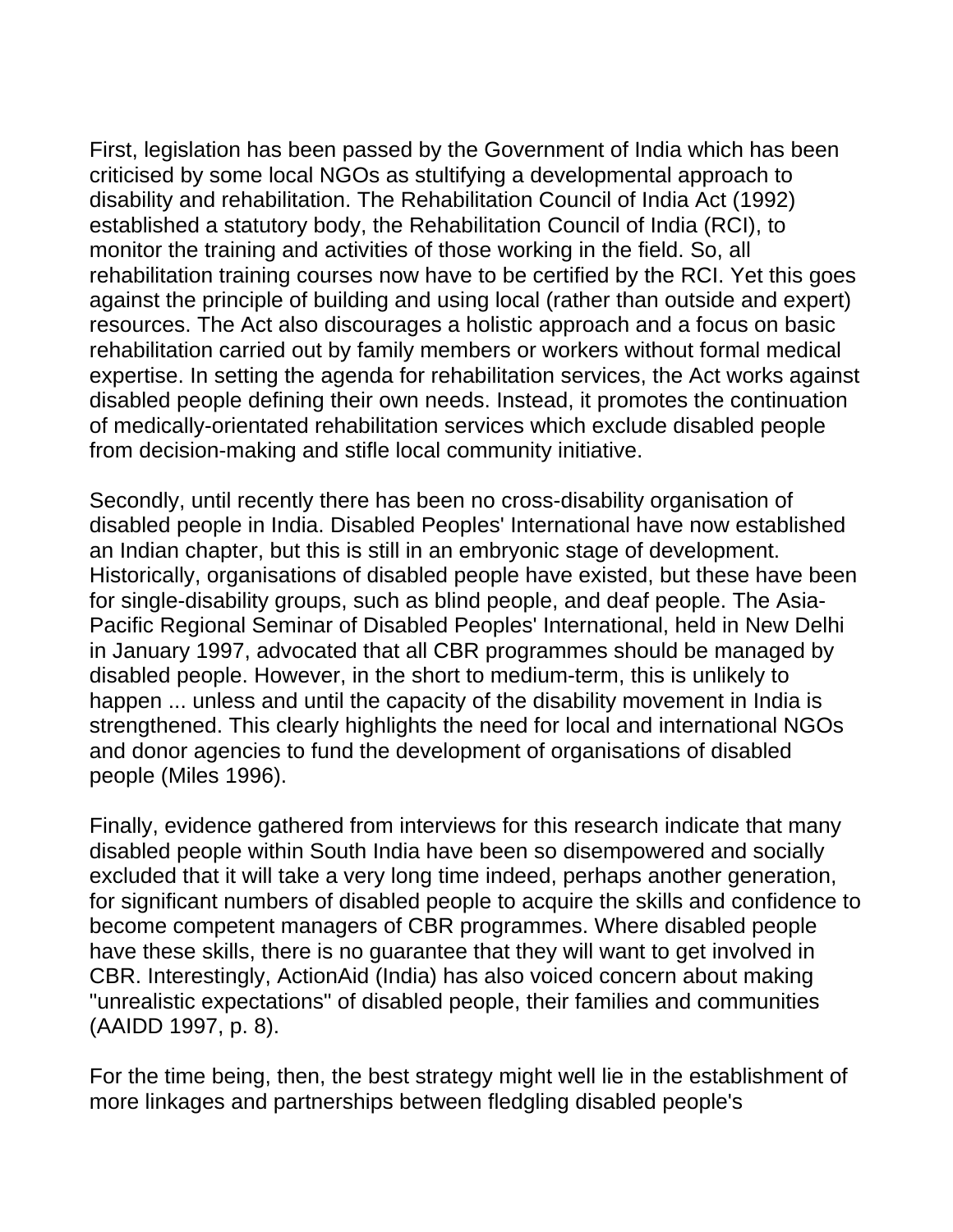organisations and CBR programmes.

# **CONCLUSION**

This paper has suggested that CBR programmes, within India and within the broader international context, should look to the principles of social transformation set out by Paulo Freire. It has been argued that CBR needs to be conceived as an interactive (dialectical) process, whereby disabled people become aware of what they can achieve, the local community becomes confident in supporting disabled people's self-empowerment, and professionals become aware of the way in which their knowledge can best be used to support social transformation (on tap, not on top). There is much that can be learnt, and will need to be learnt, if CBR is ever to become an instrument and catalyst for social change and disabled people's self-empowerment. The role of disabled people and their organisations is central to this process, and therefore it has also argued that aid and development agencies could do much more in terms of supporting the development of these organisations; and that disability needs to be seen as a development issue - social and political, not just medical and technical.

These arguments have been made with reference to the Sourabha CBR project in South India and to existing literature on CBR, empowerment and disabled people's organisations in developing countries. The experience of Sourabha, especially the views of local disabled people, have highlighted several difficult questions relevant to implementing CBR which aims to empower. For example:

- Given that able-bodied professionals have "expertise" and "knowledge", based on several years training, is it realistic to expect them to adopt the role of a facilitator, as outlined in this paper? To be on tap, not on top?
- Given the politics that underpin development projects, and the social position of most disabled people in countries like India, is it realistic to expect local disabled people to assume managerial responsibility for delivering community-based services?
- Given that relative paucity of grassroots and national disabled people's organisations in developing countries, and the constraints they operate under, which disabled people should service planners and development workers consult with, when there is a genuine desire to meet the needs and aspirations of disabled people?

Clearly, there is a need for more research and more reflection on the potential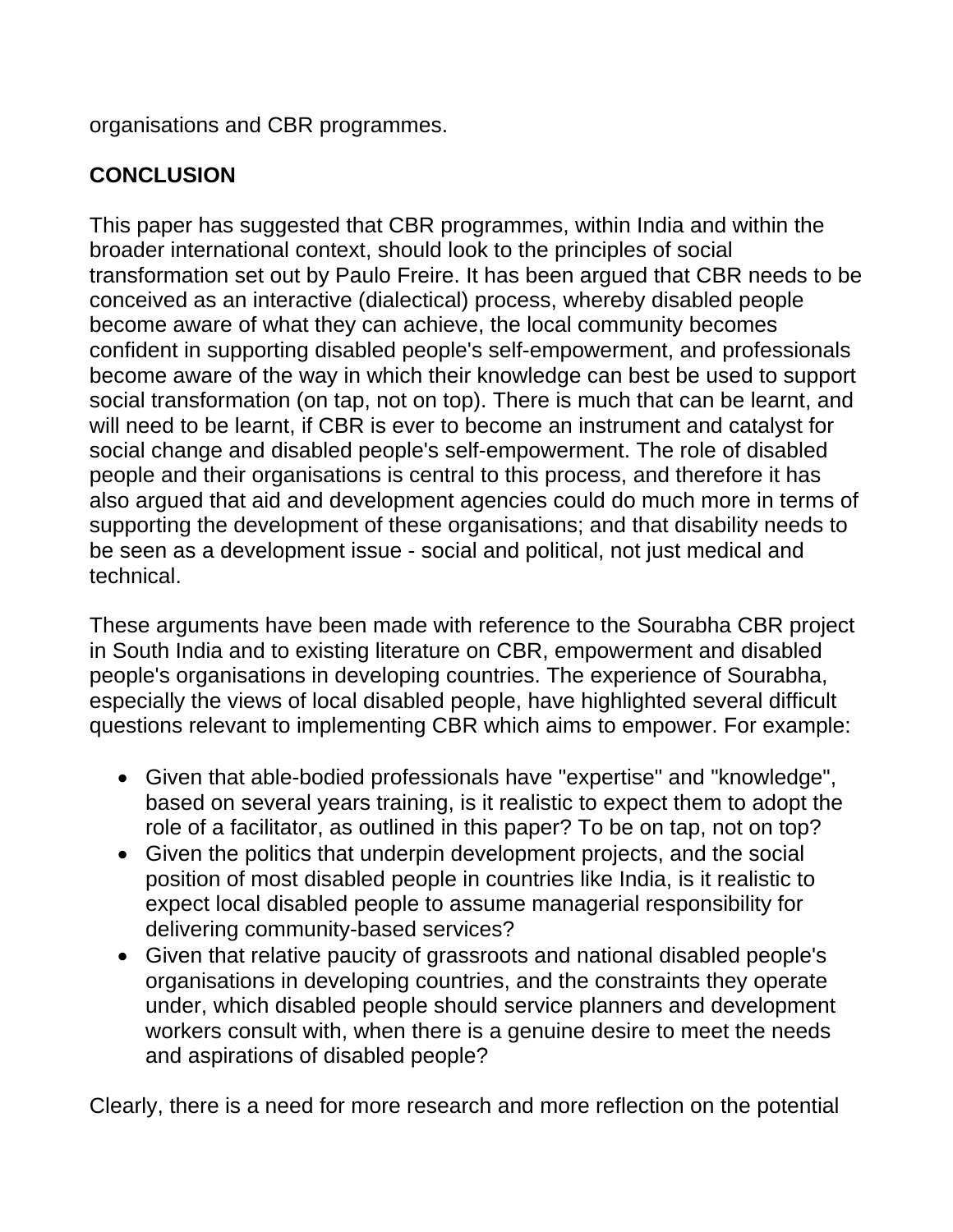for empowerment within CBR development programmes.

### **REFERENCES**

AAIDD [ACTIONAID (INDIA) DISABILITY DIVISION] (1997), "Perspective Document (1998 - 2000), Sourabha CBR Project of Shree Ramana Maharishi Academy for the Blind", Bangalore: ActionAid (India).

CAMPBELL, J. & OLIVER, M. (1996), Disability Politics: Understanding our Past, Changing our Future, London: Routledge.

COLERIDGE, P. (1993), Disability, Liberation and Development, Oxford: Oxfam.

FINKENFLÜGEL, H. (ed) (1993), The Handicapped Community, Amsterdam: VU University Press.

FREIRE, P. (1970), Pedagogy of the Oppressed, London: Penguin Books. FREIRE, P. & SHOR, I. (1987), A Pedagogy of Liberation: Dialogues in Transforming Education, Basingstoke: MacMillan.

HAMMERSLEY, E. (1995), The Politics of Social Research, London: Sage. HELANDER, E. (1993), Prejudice and Dignity - An Introduction to Community-Based Rehabilitation, New York: United Nations Development Programme. HELANDER, E., MENDlS, P., NELSON, G. & GOERDT, A. (1989), Training in the Community for People with Disabilities, Geneva: World Health Organization. HOPE, A. & TIMMELL, S. (1993), Training for Transformation: A Handbook for Community Workers, (3 vols), Gweu, Zimbabwe: Mambo Press.

ILO, UNESCO, W H O (1994), Community-Based Rehabilitation for and with People with Disabilities: Joint Position Paper, Geneva: United Nations. LONG, N. & LONG, A. (1992), The Battlefields of Knowledge, London: Routledge.

MILES M. (1985), Where There is no Rehabilitation Plan, Peshawar: Mental Health Centre.

MILES, S. (1996), "Engaging with the Disability Rights Movement: The Experience of Community-Based Rehabilitation in Southern Africa", Disability & Society 11 (4), pp. 501-517.

MOMM, W. & KÖNIG, A. (1989), "ILO conceptual Paper on CBR", paper submitted to the sixth Inter-Agency Meeting of the United Nations Decade of Disabled Persons, Vienna, Austria, 5th-7th December, 1989.

OLIVER, M. (1990), The Politics of Disablement, Basingstoke: Macmillan. O'TOOLE, B. & MAISON-HALLS, G. (1994), "Community-Based Rehabilitation and Development: Disabled Children in Guyana", Development in Practice 4 (1), pp. 23-34.

PEAT, M. (1991), "Community-Based Rehabilitation - Development and